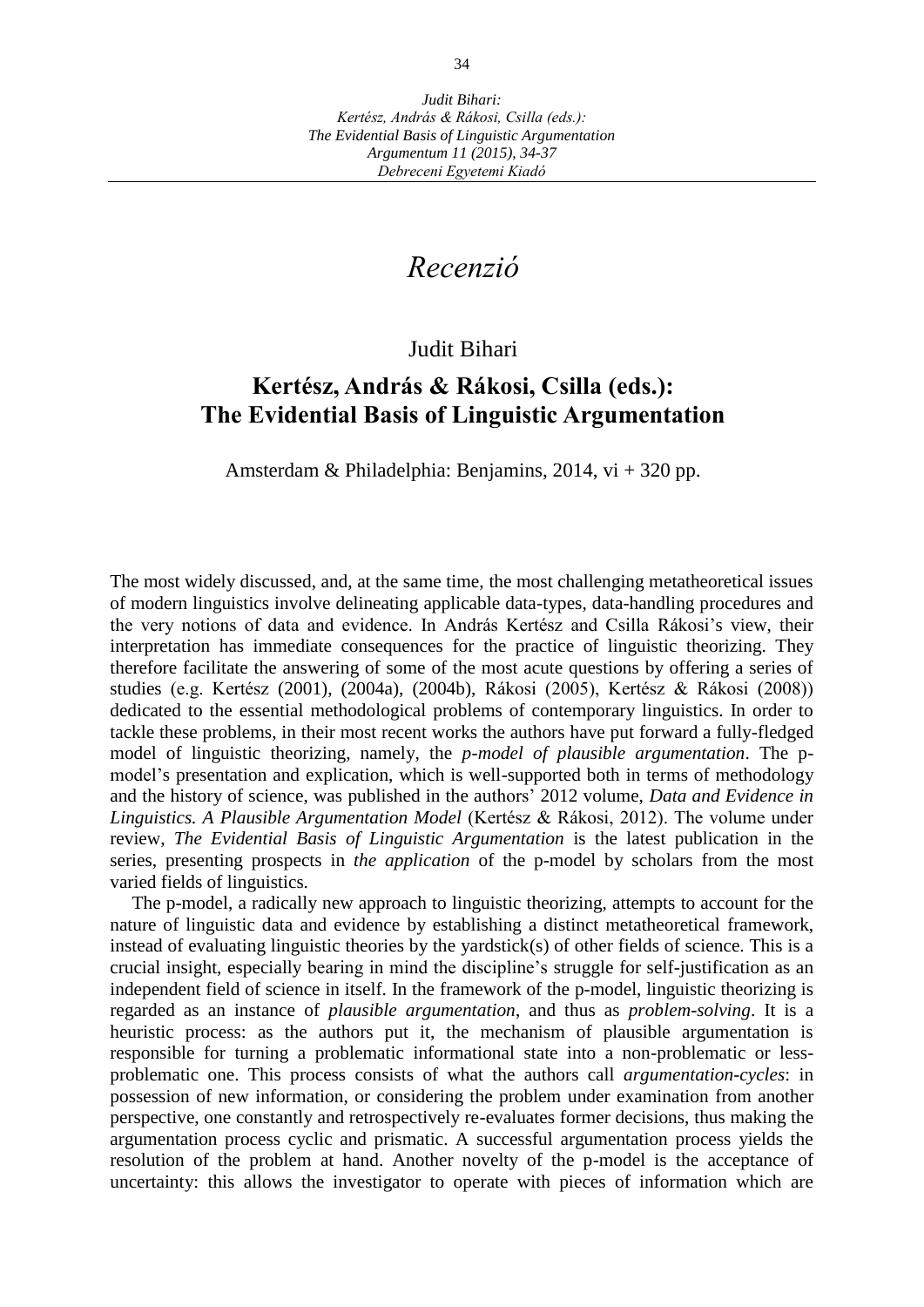#### *Judit Bihari: Kertész, András & Rákosi, Csilla (eds.): The Evidential Basis of Linguistic Argumentation Argumentum 11 (2015), 34-37 Debreceni Egyetemi Kiadó*

*plausible* to some extent instead of being *true* with certainty. In accordance with this idea, the p-model is also able to account for inconsistencies. It also offers innovative definitions of the concepts *datum* and *evidence*, underlining that the latter have crucial functions in every stage of linguistic theorizing and therefore their role must not be restricted to testing a hypothesis. As a heuristic tool, the model is supposed to serve twofold objectives: on the one hand, it is intended to be a tool of object-scientific theorizing while on the other, it is a form of metatheoretical reflection. The volume under review is designed to shed light on both of these functions. Multiple studies exemplify how the p-model can be applied in everyday research practice and the book also features cases in which the model answers the purpose of metatheoretical reflection. The structure promotes a step-by-step introduction to the p-model and its applications: an Introduction in Chapter 1 explains *The state of the art and the structure of the book*, while Part I (Chapter 2) provides a brief introduction to *The p-model of data and evidence in linguistics*, explicating it with the help of some central notions which serve as pillars in the model's structure. Part II (Chapters 3-8) is devoted to *Object-theoretical applications* and Part III (Chapters 9-11) features *Metatheoretical applications* and a concluding chapter. References follow every chapter, assisting orientation in the relevant literature.

The introductory chapter of Part I is designed to elaborate on the need for raising the problem of data and evidence and for metatheoretical reflection, and thus motivate the necessity of putting forward the p-model. As the authors conclude, although linguists seem to have realized the urgent need to involve a variety of data-types in linguistic theorizing — in opposition to the confident use of *the appropriate type* characterisitc of previous decades there is no consensus as regards implementation. Similarly, the demand for well-motivated definitions of the very notions and functions of datum and evidence, and their consistent use, has been recognized but left unanswered. As Kertész and Rákosi argue, these problems can only be tackled when utilizing an "elaborated, systematic and solid metatheoretical (methodological) background" that surpasses the naïve reflection of the linguist. The p-model is intended to serve as such a metatheoretical background, against which the concepts of linguistic theorizing at issue can be clarified. At the same time, Kertész and Rákosi underline that their findings should not be considered as the ultimate answer to the metatheoretical debates on the nature of linguistic theorizing and data and evidence, but much rather offer them as a means of triggering new insights. Chapter 2, *The methodological framework*, targets a brief discussion of the substance and principal technical details of the p-model. To set up the latter, the authors introduce its fundamental notions, and gradually elaborate the model. Kertész and Rákosi provide ample examples to accompany the definitions, to promote better understanding.

Part II features case-studies. In these, the previously presented p-model is applied in diverse areas of linguistic inquiry, facilitating the solution of object-scientific problems. The authors of the six articles, for the most part dedicated to phenomena found in the Hungarian language, scrutinize different interpretations of the respective problems. They reconstruct them with the help of the p-model, and systematically compare and evaluate the different solutions offered for the problems, which, in many cases include the one they put forward. They then resolve the problem by choosing the best, most plausible, solution. In Károly Bibok's article, *The plausibility of approaches to syntactic alternation of Hungarian verbs*, two rival approaches to syntactically alternating verb classes, namely the lexical rule approach and the constructional approach are reconstructed and evaluated in the light of the p-model.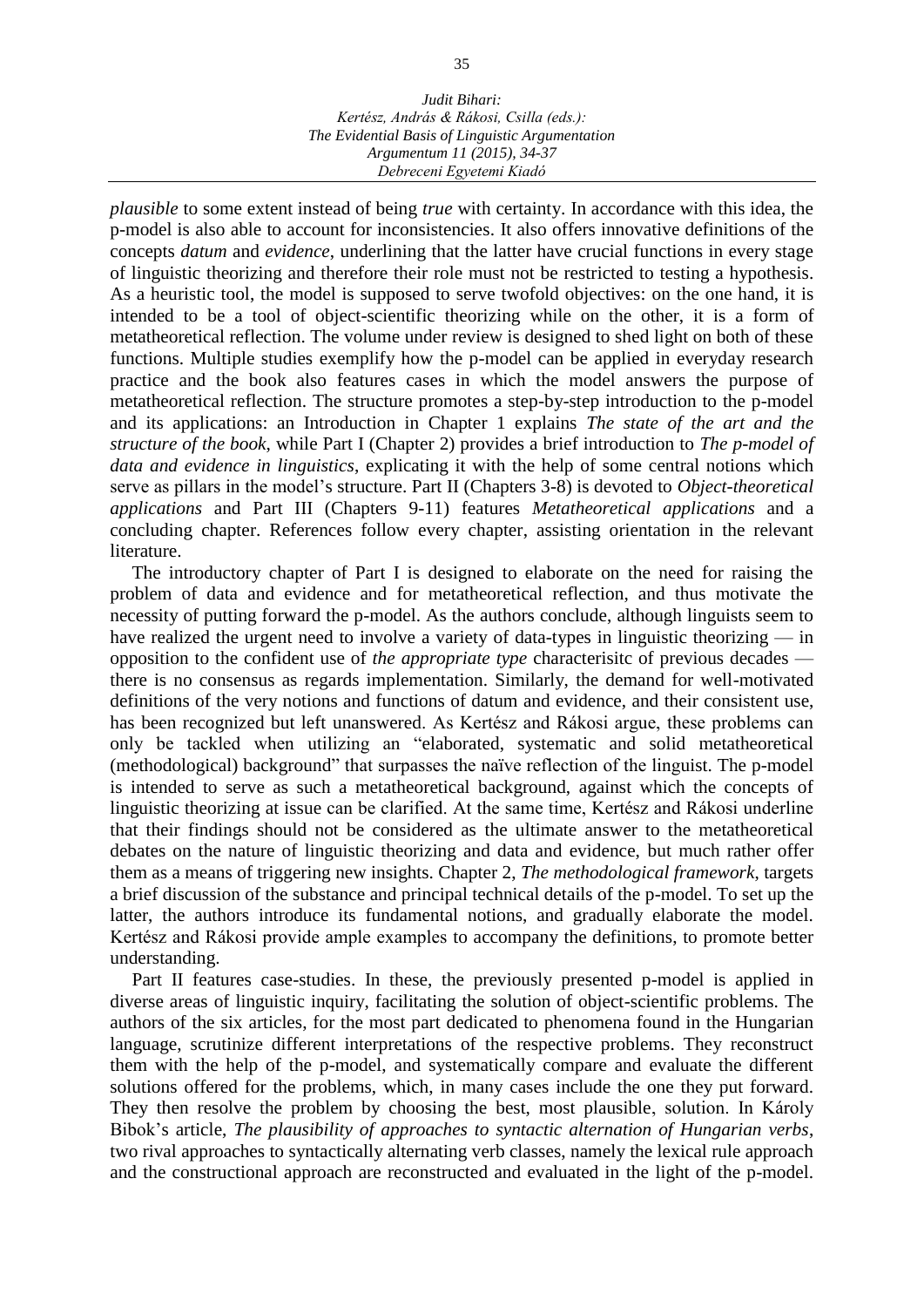#### *Judit Bihari: Kertész, András & Rákosi, Csilla (eds.): The Evidential Basis of Linguistic Argumentation Argumentum 11 (2015), 34-37 Debreceni Egyetemi Kiadó*

Bibok argues that their combination, their supplementation with one another, is the best solution to the problem of interpreting syntactic alternations. Katalin Nagy C. devotes her contribution, *Methods and argumentation in historical linguistics: A case study*, to the study of historical linguistic argumentation. In her investigation of three rival hypotheses that explain the grammaticalization of the Catalan structure "anar 'go' + infinitive", Nagy C. utilizes the p-model to assist the search for the best account. The application of problemsolving strategies introduced by the p-model allows the author to deem one of the three candidates — all similarly plausible at first sight — more acceptable than its rivals. Enikő Németh T. provides an example of the benefit to be gained from the conscious and consistent usage of multiple data-types in the argumentation process. Her paper, entitled *Hungarian verbs of natural phenomena with explicit and implicit subject arguments: their use and occurrence in the light of data,* aims to provide a novel description of these verbs. Németh T. applies the p-model to shed light on the inconsistency between the literature, which claims the verbs of natural phenomena to be subjectless, and the data stemming from different sources that affirm the opposite. The author puts forward an interpretation that is able to account both for the presence and the absence of the explicit subject. For the problem tackled by Helga Vanda Kocogh in *The development of a taxonomy of verbal disagreements in the light of the p-model*, the literature currently available does not seem to provide an adequate solution. None of the four approaches demonstrated in the article give a satisfactory account of Hungarian verbal disagreement. Therefore, after reconstructing, evaluating and ruling out all four rival candidates, Kocogh introduces her own category-system. György Rákosi's case study, *A case of disagreement. On plural reduplicating particles in Hungarian*, is an instance of plausible argumentation by means of applying one of the problem-solving strategies offered by the p-model. The latter is called the Combinative Strategy, and, as its name suggests, it involves combining two competing approaches and offering a paraconsistent solution to the problem in question. Thus the inconsistency between two rival accounts can be tolerated and they can be separated in a systematic and well-motivated manner. In Rákosi's study, the two competing explanations concern the Hungarian reduplicating particle construction: the problem the author tackles is whether it can be plural or not. *A plausibilitybased model of shifted indexicals* by Zoltán Vecsey discusses a case where there seems to be an inconsistency between theory and data stemming from sources consulted over the past few years. The problem is, then, whether the classical interpretation of shifted indexicals is feasible in the light of plausible argumentation involving a wider range of data.

In Part III, Kertész and Rákosi turn to metatheoretical applications of the p-model. Chapter 9, *Thought experiments and real experiments as converging data sources in pragmatics*, seeks to solve a methodological problem. The question the study aims to answer is whether and how real experiments and thought experiments can be integrated into theorizing in pragmatics. The authors apply the p-model to a thought experiment and to two real experiments and argue that their combination serves as a source of data for present-day pragmatics. In her article, *Data and the resolution of inconsistency in Optimality Theory*, Csilla Rákosi focuses on inconsistencies in Optimality Theory. She identifies and reconstructs strategies that are applied to eliminate the respective conflicts within the framework of the p-model. The *Conclusion* of the volume by Kertész and Rákosi (Chapter 11) sums up the most important findings of the case studies pertaining to plausible argumentation. It places special emphasis on the cornerstones of the p-model, namely the acceptance of the uncertainty of data, the application of plausible inferences, the cyclic and prismatic character of theorizing, the